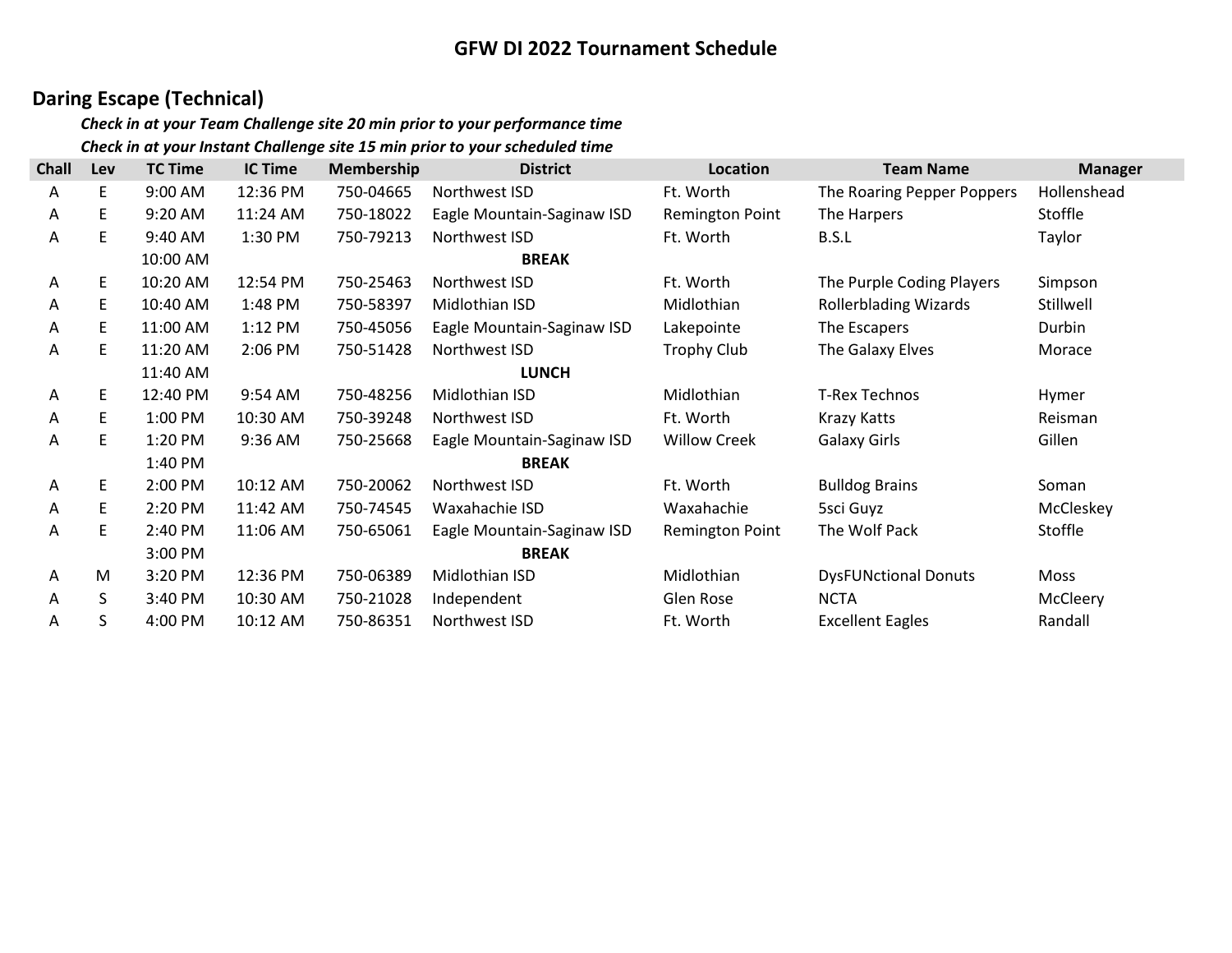# Up Close (Scientific)

| <b>Chall</b> | Lev         | <b>TC Time</b> | <b>IC Time</b> | <b>Membership</b> | <b>District</b>    | Location        | <b>Team Name</b>                      | <b>Manager</b> |
|--------------|-------------|----------------|----------------|-------------------|--------------------|-----------------|---------------------------------------|----------------|
| В            | E           | 8:00 AM        | 9:54 AM        | 750-45965         | Waxahachie ISD     | Wilemon STEAM   | Quirky Quarks                         | Reisner        |
| В            | E           | 8:20 AM        | 10:48 AM       | 750-78113         | Northwest ISD      | Ft. Worth       | <b>Brain Teasers</b>                  | Collins        |
| B            | E           | 8:40 AM        | 11:42 AM       | 750-34950         | Midlothian ISD     | Midlothian      | <b>Undercover Smarties</b>            | Criscione      |
|              |             | 9:00 AM        |                |                   | <b>BREAK</b>       |                 |                                       |                |
| B            | E           | 9:20 AM        | 11:24 AM       | 750-12741         | Northwest ISD      | Nance Elementry | <b>Super Scientific Salamanders</b>   | Graham         |
| B            | E           | 9:40 AM        | 2:06 PM        | 750-96468         | Waxahachie ISD     | Waxahachie      | <b>Exploding Stars</b>                | Osborne        |
| B            | Е           | 10:00 AM       | 12:36 PM       | 750-48108         | Midlothian ISD     | Midlothian      | Team Big Brain                        | Hawkins        |
| B            | E           | 10:20 AM       | 1:30 PM        | 750-26476         | Northwest ISD      | Ft. Worth       | Gamers 8.9                            | Weigand        |
|              |             | 10:40 AM       |                |                   | <b>BREAK</b>       |                 |                                       |                |
| В            | E           | 11:00 AM       | 12:54 PM       | 750-23563         | Midlothian ISD     | Midlothian ISD  | <b>Crazy Cucumbers</b>                | Forbes         |
| B            | $\mathsf E$ | 11:20 AM       | 2:24 PM        | 750-75566         | Northwest ISD      | Ft. Worth       | <b>Micro Masters</b>                  | Lopez          |
| B            | E           | 11:40 AM       | 1:12 PM        | 750-46818         | Waxahachie ISD     | Waxahachie      | <b>Wedgeworth Questioneers</b>        | Gutierrez      |
|              |             | 12:00 PM       |                |                   | <b>LUNCH</b>       |                 |                                       |                |
| B            | E           | 12:40 PM       | 9:36 AM        | 750-83928         | Midlothian ISD     | Midlothian      | Dino Chicken Nuggies                  | McChesney      |
| B            | $\mathsf E$ | 1:00 PM        | 10:12 AM       | 750-68206         | Wylie ISD, Abilene | Abilene         | Party Pandas                          | Pizzeck        |
| B            | $\mathsf E$ | 1:20 PM        | 9:18 AM        | 750-72273         | Midlothian ISD     | Midlothian      | Mindsteins                            | McSpadden      |
| B            | E           | 1:40 PM        | 11:06 AM       | 750-61014         | Northwest ISD      | Ft. Worth       | Unbeatable Chaos Kids                 | Collins        |
|              |             | 2:00 PM        |                |                   | <b>BREAK</b>       |                 |                                       |                |
| B            | M           | 2:20 PM        | 11:06 AM       | 750-37217         | Glen Rose ISD      | Glen Rose       | The Micronauts                        | Veno           |
| B            | M           | 2:40 PM        | 10:48 AM       | 750-71566         | Northwest ISD      | Ft. Worth       | The Rats                              | Martin         |
| B            | M           | 3:00 PM        | 11:42 AM       | 750-76172         | Northwest ISD      | Ft. Worth       | <b>Ruby Phoenixes</b>                 | West           |
|              |             | 3:20 PM        |                |                   | <b>BREAK</b>       |                 |                                       |                |
| B            | M           | 3:40 PM        | 11:24 AM       | 750-13824         | Midlothian ISD     | Midlothian      | 404: Name Not Found                   | Peery          |
| В            | M           | 4:00 PM        | 12:54 PM       | 750-43459         | Northwest ISD      | Ft. Worth       | The III-Informed Hot Pockets          | Greene         |
| B            | M           | 4:20 PM        | 12:36 PM       | 750-27771         | Northwest ISD      | Ft. Worth       | Fire Breathing Rubber Duckies Serrano |                |
| В            | S           | 4:40 PM        | 2:24 PM        | 750-15501         | Wylie ISD, Abilene | Abilene         | <b>Chetallic Mickens</b>              | McElyea        |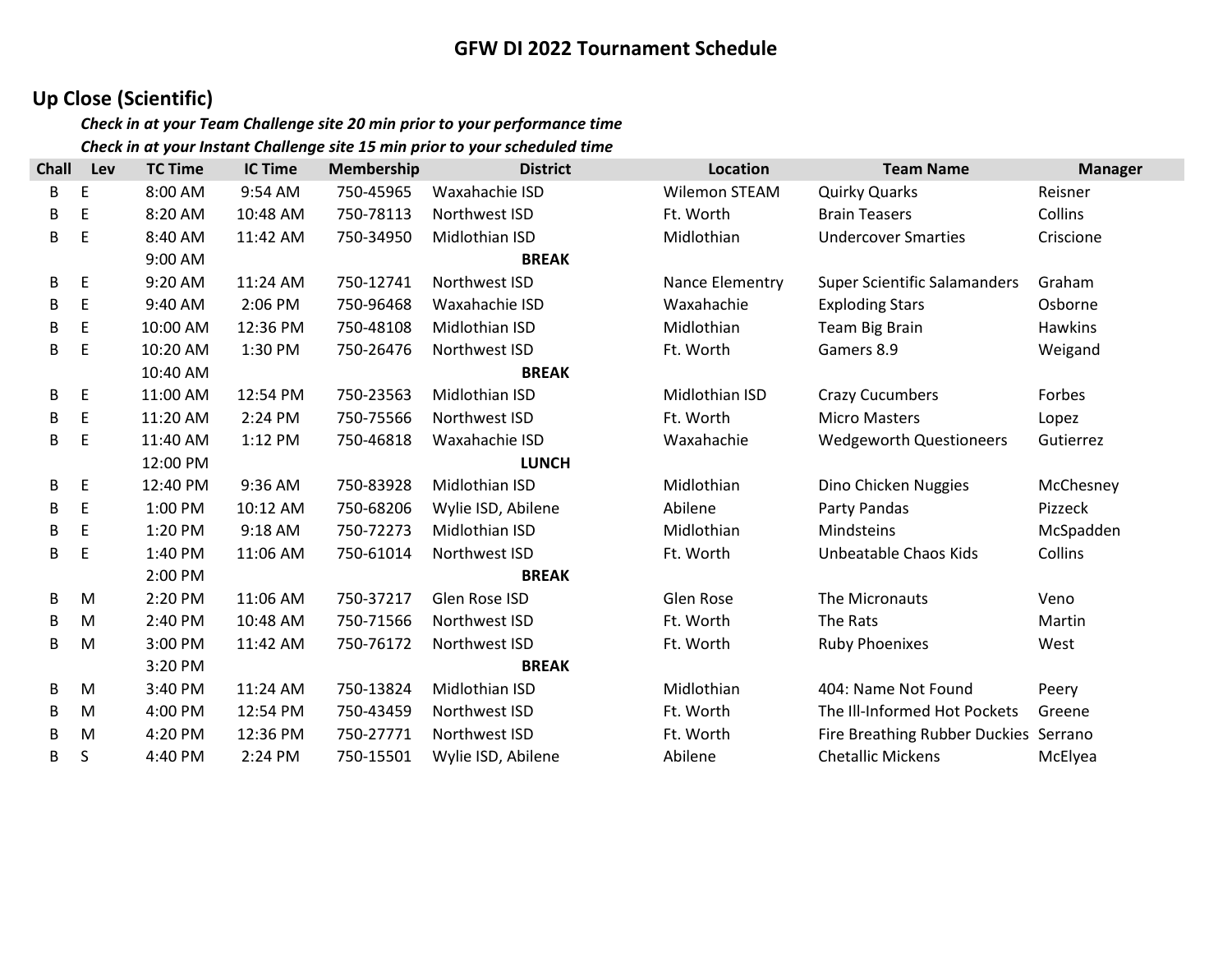## Tricky Tales (Fine Arts): Elementary

| <b>Chall</b> | Lev | <b>TC Time</b> | <b>IC Time</b> | Membership | <b>District</b>            | <b>Location</b> | <b>Team Name</b>              | <b>Manager</b> |
|--------------|-----|----------------|----------------|------------|----------------------------|-----------------|-------------------------------|----------------|
| С            | E   | 8:00 AM        | 10:48 AM       | 750-01289  | Midlothian ISD             | Midlothian      | Panther Army                  | Reynolds       |
| С            | E   | 8:20 AM        | 10:30 AM       | 750-41703  | Northwest ISD              | Ft. Worth       | <b>Sour Patch Sharks</b>      | Jones          |
| С            | E   | 8:40 AM        | 2:24 PM        | 750-83691  | Waxahachie ISD             | Waxahachie      | Think It Up!                  | Morgan         |
|              |     | 9:00 AM        |                |            | <b>BREAK</b>               |                 |                               |                |
| С            | E   | 9:20 AM        | 11:06 AM       | 750-62663  | Northwest ISD              | Ft. Worth       | <b>Ridiculous Riddlers</b>    | Dodd           |
| С            | E   | 9:40 AM        | 3:18 PM        | 750-38066  | Northwest ISD              | Ft. Worth       | The Froggy Filmers            | Abreu Burgos   |
| С            | E   | 10:00 AM       | 2:42 PM        | 750-54424  | Eagle Mountain-Saginaw ISD | Parkview        | <b>Top Dawgs</b>              | M Jones        |
| C            | E   | 10:20 AM       | 3:54 PM        | 750-17885  | Northwest ISD              | Ft. Worth       | Ponnusamy Team                | Ponnusamy      |
|              |     | 10:40 AM       |                |            | <b>BREAK</b>               |                 |                               |                |
| С            | E   | 11:00 AM       | 3:36 PM        | 750-93917  | Midlothian ISD             | Midlothian      | Chewbaccadoodles              | Lynn           |
| С            | E   | 11:20 AM       | 9:18 AM        | 750-83982  | Eagle Mountain-Saginaw ISD | Lake Country    | Lake Country Tricky Pandas    | Martinez       |
| С            | E   | 11:40 AM       | 9:00 AM        | 750-27277  | Northwest ISD              | Ft. Worth       | The Rhomen Hawks              | Pace           |
|              |     | 12:00 PM       |                |            | <b>LUNCH</b>               |                 |                               |                |
| C            | E   | 1:00 PM        | 9:54 AM        | 750-82223  | Midlothian ISD             | Midlothian      | <b>Thunder Thinkers</b>       | Glover         |
| С            | E   | 1:20 PM        | 9:36 AM        | 750-43681  | Northwest ISD              | Ft. Worth       | <b>Blue Winged Griffins</b>   | Collier        |
| С            | E   | 1:40 PM        | 11:24 AM       | 750-81438  | Midlothian ISD             | Midlothian      | The Cheesy Cheeseballs        | Johnson        |
|              |     | 2:00 PM        |                |            | <b>BREAK</b>               |                 |                               |                |
| С            | E   | 2:20 PM        | 4:12 PM        | 750-54909  | Wylie ISD, Abilene         | Abilene         | <b>Galaxy Goats</b>           | Wood           |
| С            | E   | 2:40 PM        | 12:36 PM       | 750-04332  | Northwest ISD              | Ft. Worth       | Team Team Chicken Wing        | Cormier        |
| С            | E   | 3:00 PM        | 12:18 PM       | 750-88303  | Midlothian ISD             | Midlothian      | Clever Kid Cats               | <b>Hawkins</b> |
| С            | E   | 3:20 PM        | 1:12 PM        | 750-54016  | Northwest ISD              | Ft. Worth       | <b>LEGENDS</b>                | Taylor-Dunn    |
|              |     | 3:40 PM        |                |            | <b>BREAK</b>               |                 |                               |                |
| С            | E   | 4:00 PM        | 12:54 PM       | 750-60838  | Midlothian ISD             | Midlothian      | Soda Popperz                  | <b>Torres</b>  |
| С            | E   | 4:20 PM        | 2:06 PM        | 750-01828  | Northwest ISD              | Ft. Worth       | WonderfulWorldOfTurCam        | Womack         |
| C            | E   | 4:40 PM        | 1:48 PM        | 750-63032  | Wylie ISD, Abilene         | Abilene         | <b>Protonic Silly Salmons</b> | Alvarez        |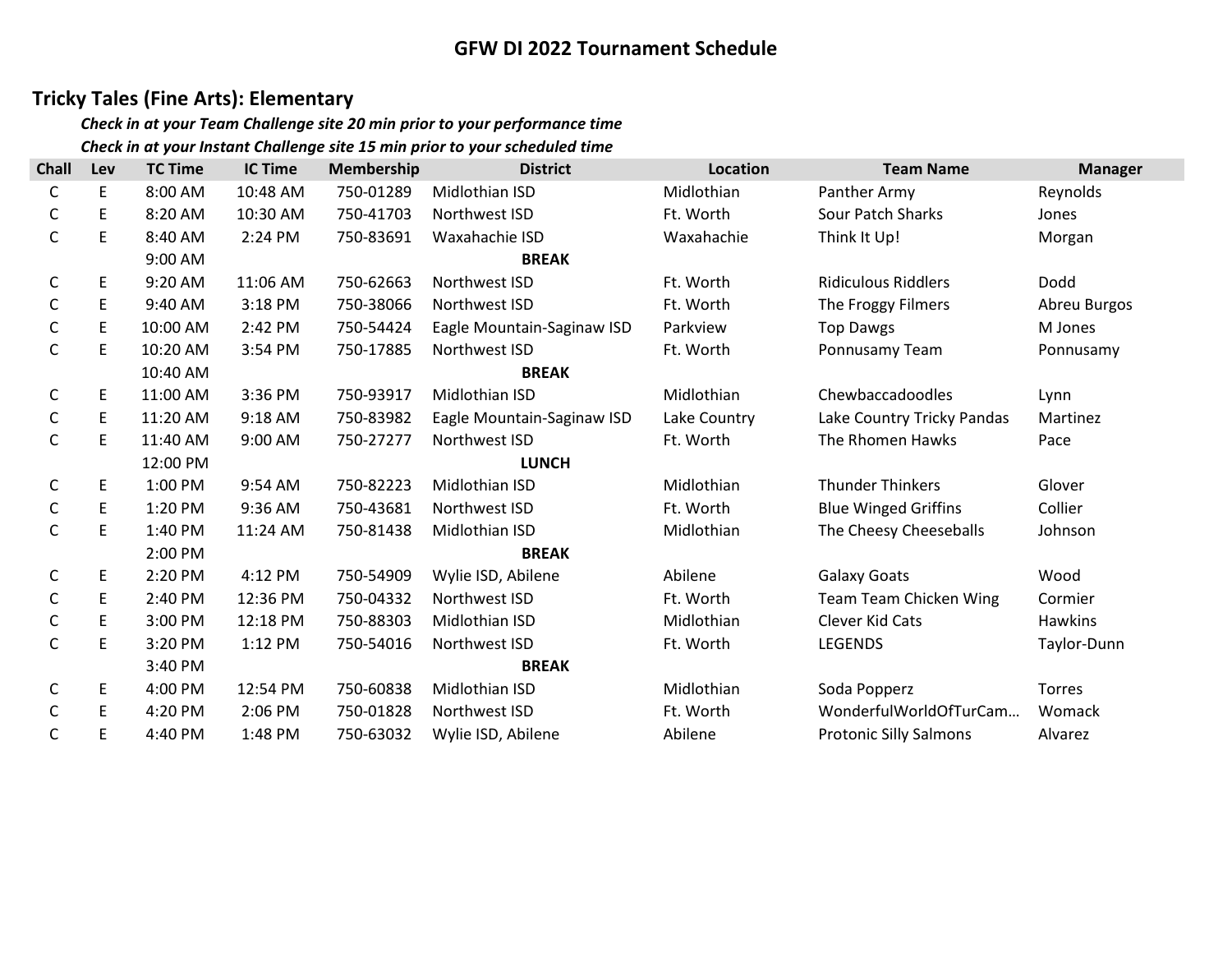## Tricky Tales (Fine Arts): Middle and Secondary

| <b>Chall</b> | Lev | <b>TC Time</b> | <b>IC Time</b> | <b>Membership</b> | <b>District</b>    | Location      | <b>Team Name</b>                   | <b>Manager</b> |
|--------------|-----|----------------|----------------|-------------------|--------------------|---------------|------------------------------------|----------------|
| С            | M   | 9:40 AM        | 12:54 PM       | 750-73928         | Midlothian ISD     | Midlothian    | Four Fun Friendly Foxes            | Asirvadam      |
| С            | M   | 10:00 AM       | 12:36 PM       | 750-69980         | Northwest ISD      | Ft. Worth     | Court Jesters                      | Alexander      |
| С            | M   | 10:20 AM       | 1:48 PM        | 750-64001         | Waxahachie ISD     | Waxahachie    | <b>Soaring Arrows</b>              | Woodyatt       |
|              |     | 10:40 AM       |                |                   | <b>BREAK</b>       |               |                                    |                |
| C            | M   | 11:00 AM       | $1:12$ PM      | 750-87426         | Northwest ISD      | Ft. Worth     | Ladies of Incognito                | Shatt          |
| С            | M   | 11:20 AM       | 2:24 PM        | 750-80241         | Midlothian ISD     | Midlothian    | <b>Artzy Actors</b>                | Shiffer        |
| С            | M   | 11:40 AM       | 2:06 PM        | 750-39905         | Waxahachie ISD     | Waxahachie    | <b>Instrumentals</b>               | Balthrop       |
| С            | M   | 12:00 PM       | 2:42 PM        | 750-18536         | Mineral Wells ISD  | MINERAL WELLS | Boom-Shaka-Laka                    | Jordan         |
|              |     | 1:00 PM        |                |                   | <b>LUNCH</b>       |               |                                    |                |
| С            | M   | 1:20 PM        | 3:36 PM        | 750-66891         | Glen Rose ISD      | Glen Rose     | The Swagsters                      | Veno           |
| C            | M   | 1:40 PM        | 3:18 PM        | 750-81553         | Wylie ISD, Abilene | Abilene       | Detective Ducks                    | Cheek          |
| С            | M   | 2:00 PM        | 4:12 PM        | 750-50507         | Midlothian ISD     | Midlothian    | Drama Llamas                       | Salazar        |
| С            | M   | 2:20 PM        | 3:54 PM        | 750-42515         | Northwest ISD      | Ft. Worth     | Imagination To-Go                  | Highsmith      |
|              |     | 2:40 PM        |                |                   | <b>BREAK</b>       |               |                                    |                |
| C            | S.  | 3:00 PM        | 11:06 AM       | 750-92541         | Northwest ISD      | Ft. Worth     | <b>Flower Cats Meow</b>            | Wallis         |
| С            | S   | $3:20$ PM      | 11:24 AM       | 750-99064         | Wylie ISD, Abilene | Abilene       | <b>Oddly Uncommon</b>              | Correu-Cousins |
| C            | S   | 3:40 PM        | 10:48 AM       | 750-63736         | Northwest ISD      | Ft. Worth     | <b>Fire Breathing Rubber Ducks</b> | Tsapos         |
| С            | S   | 4:00 PM        | 12:18 PM       | 750-22160         | Wylie ISD, Abilene | Abilene       | <b>Mental Milkshakes 2.0</b>       | Anderson       |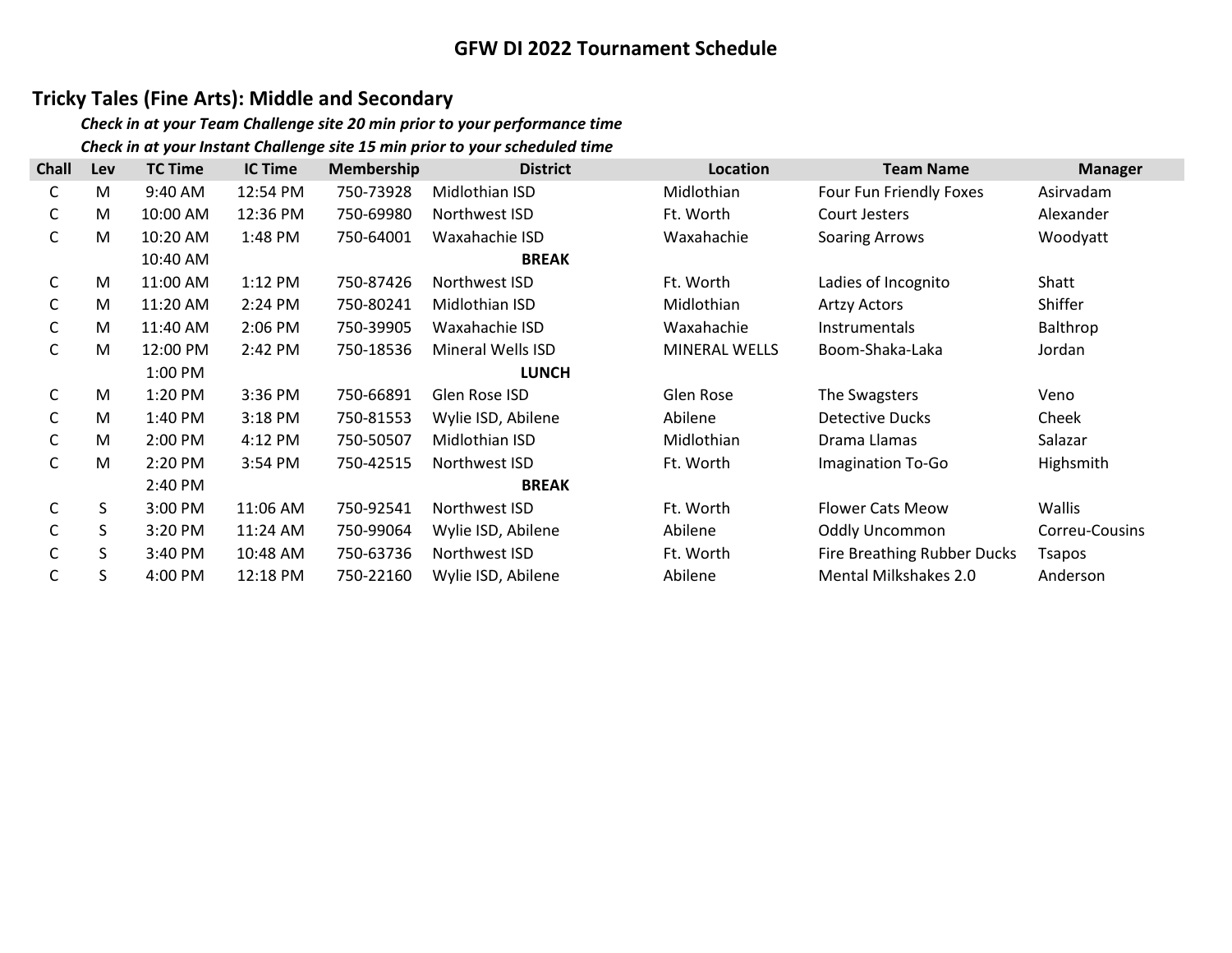## Festival Frenzy (Improvisational)

| <b>Chall</b> | Lev | <b>TC Time</b> | <b>IC Time</b> | <b>Membership</b> | <b>District</b>            | Location            | <b>Team Name</b>                  | <b>Manager</b> |
|--------------|-----|----------------|----------------|-------------------|----------------------------|---------------------|-----------------------------------|----------------|
| D            | E   | 8:00 AM        | 10:30 AM       | 750-86046         | Midlothian ISD             | Midlothian          | <b>Team DInomight</b>             | Hyde           |
| D            | Ε   | 8:20 AM        | 10:12 AM       | 750-32430         | Eagle Mountain-Saginaw ISD | Fort Worth          | <b>Remington Point Elementary</b> | Campbell       |
| D            | E   | 8:40 AM        | 11:24 AM       | 750-87593         | Waxahachie ISD             | Waxahachie          | <b>Chrome Dinosaur Girls</b>      | McCleskey      |
|              |     | 9:00 AM        |                |                   | <b>BREAK</b>               |                     |                                   |                |
| D            | E   | 9:20 AM        | 11:06 AM       | 750-08208         | Eagle Mountain-Saginaw ISD | Saginaw Elementary  | <b>Five Fentic Foxes</b>          | Beasley        |
| D            | E   | 9:40 AM        | 11:42 AM       | 750-21041         | Midlothian ISD             | Midlothian          | Ramen Noodle Robbers              | Altman         |
| D            | E   | 10:00 AM       | 12:54 PM       | 750-39446         | Eagle Mountain-Saginaw ISD | <b>Elkins</b>       | DI of the hurricane               | Wengert        |
| D            | E   | 10:20 AM       | 12:36 PM       | 750-99366         | Eagle Mountain-Saginaw ISD | Saginaw Elementary  | The 5 Ideas                       | Nelson         |
|              |     | 10:40 AM       |                |                   | <b>BREAK</b>               |                     |                                   |                |
| D            | E   | 11:00 AM       | 1:30 PM        | 750-18326         | Wylie ISD, Abilene         | Abilene             | <b>Creative Koalas</b>            | Jenkins        |
| D            | Ε   | 11:20 AM       | 1:12 PM        | 750-92605         | Eagle Mountain-Saginaw ISD | <b>Willow Creek</b> | Megaminds                         | Salazar        |
| D            | E   | 11:40 AM       | 9:54 AM        | 750-71904         | Midlothian ISD             | Midlothian          | Dancing Wizards Taco Lizards      | Shelton        |
| D            | E   | 12:00 PM       | 9:36 AM        | 750-67713         | Eagle Mountain-Saginaw ISD | Saginaw Elementary  | Babooshka's                       | Herndon        |
|              |     | 12:20 PM       |                |                   | <b>LUNCH</b>               |                     |                                   |                |
| D            | S   | 1:20 PM        | 11:24 AM       | 750-07538         | Wylie ISD, Abilene         | Abilene             | <b>Metallic Chickens</b>          | Burleson       |
| D            | S   | 1:40 PM        | 11:06 AM       | 750-84395         | Northwest ISD              | Ft. Worth           | HMMM                              | Jones          |
| D            | S   | 2:00 PM        | 11:42 AM       | 750-14965         | Northwest ISD              | Ft. Worth           | We Couldn't Decide on a           | <b>Baxter</b>  |
|              |     | 2:20 PM        |                |                   | <b>BREAK</b>               |                     |                                   |                |
| D            | M   | 2:40 PM        | 1:12 PM        | 750-87368         | Northwest ISD              | Ft. Worth           | Pike-Vengers                      | Guin           |
| D            | M   | 3:00 PM        | 12:54 PM       | 750-46511         | Northwest ISD              | Ft. Worth           | Allodoxaphobics                   | Eligio         |
| D            | M   | 3:20 PM        | 1:30 PM        | 750-50565         | Northwest ISD              | Ft. Worth           | The Banana Bunches                | Austin         |
|              |     | 3:40 PM        |                |                   | <b>BREAK</b>               |                     |                                   |                |
| D            | M   | 4:00 PM        | 2:24 PM        | 750-28294         | Northwest ISD              | Ft. Worth           | The Greatest Thumbtail Tur        | Seagler        |
| D            | M   | 4:20 PM        | 2:42 PM        | 750-40637         | Northwest ISD              | Ft. Worth           | Cheesy Improvisers of Diffic      | Baxter         |
| D            | M   | 4:40 PM        | 2:06 PM        | 750-16387         | Midlothian ISD             | Midlothian          | <b>Teenagers &amp; Tiaras</b>     | Teufel         |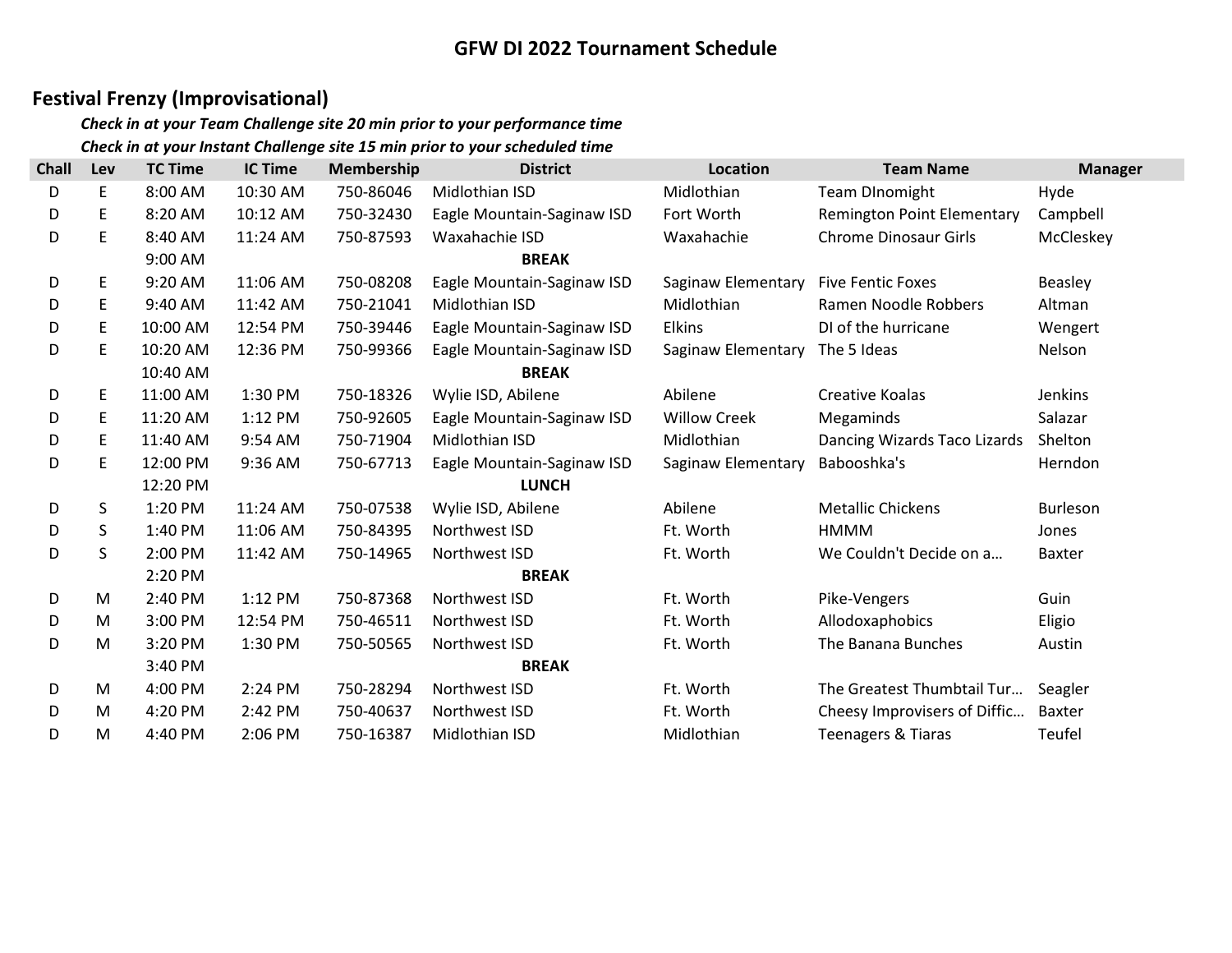## Roll with It (Engineering): Elementary

#### Check in at the structure weigh-in room 1 hr prior to your performance time

Check in at your Instant Challenge site 15 min prior to your scheduled time

| <b>Chall</b> | Lev | <b>TC Time</b> | <b>IC Time</b> | <b>Membership</b> | <b>District</b>            | Location               | <b>Team Name</b>              | <b>Manager</b>    |
|--------------|-----|----------------|----------------|-------------------|----------------------------|------------------------|-------------------------------|-------------------|
| E.           | E   | 9:20 AM        | 11:42 AM       | 750-98419         | Waxahachie ISD             | Waxahachie             | <b>Super Smart Turtles</b>    | Saucedo           |
| E.           | E   | 9:40 AM        | 11:24 AM       | 750-76208         | Northwest ISD              | Ft. Worth              | The Continent Explorers       | Guerra            |
| E.           | E   | 10:00 AM       | 2:06 PM        | 750-99710         | Midlothian ISD             | Midlothian             | Rollbots                      | Bouc              |
|              |     | 10:20 AM       |                |                   | <b>BREAK</b>               |                        |                               |                   |
| E            | E   | 10:40 AM       | 1:30 PM        | 750-52985         | Northwest ISD              | Ft. Worth              | <b>Best Multi-Shaders</b>     | Campbell          |
| E.           | E   | 11:00 AM       | 2:42 PM        | 750-53623         | Wylie ISD, Abilene         | Abilene                | The Meta Builders             | Lynn              |
| E.           | E   | 11:20 AM       | 2:24 PM        | 750-17098         | Eagle Mountain-Saginaw ISD | Parkview               | Dino Nuggies                  | Moore             |
|              |     | 11:40 AM       |                |                   | <b>LUNCH</b>               |                        |                               |                   |
| E            | E   | 12:40 PM       | 3:00 PM        | 750-96100         | Northwest ISD              | Ft. Worth              | <b>Destination Destroyers</b> | Maguire           |
| E            | E   | 1:00 PM        | 9:36 AM        | 750-95890         | Midlothian ISD             | Midlothian             | Longbranch Lightning Bolts    | Newsome           |
| E.           | E   | $1:20$ PM      | $9:18$ AM      | 750-50538         | Northwest ISD              | Ft. Worth              | Lizzie Curtis Legends Engin   | Rodriguez         |
|              |     | 1:40 PM        |                |                   | <b>BREAK</b>               |                        |                               |                   |
| E            | E   | 2:00 PM        | 10:12 AM       | 750-15277         | Northwest ISD              | Ft. Worth              | The Dabbers                   | Adams             |
| E.           | E   | 2:20 PM        | 9:54 AM        | 750-16757         | Eagle Mountain-Saginaw ISD | <b>Remington Point</b> | Golden Panthers-Panteras      | Hernandez-Alvarez |
| E.           | E   | 2:40 PM        | 11:06 AM       | 750-81311         | Northwest ISD              | Ft. Worth              | The Odd Outs                  | Ingram            |
| E.           | E   | 3:00 PM        | 10:48 AM       | 750-79608         | Northwest ISD              | Sendera Ranch          | Corless Team                  | Corless           |
|              |     | 3:20 PM        |                |                   | <b>BREAK</b>               |                        |                               |                   |
| E.           | E   | 3:40 PM        | 12:36 PM       | 750-36437         | Eagle Mountain-Saginaw ISD | Greenfield             | <b>Terry Team</b>             | <b>Terry</b>      |
| E            | E   | 4:00 PM        | 1:12 PM        | 750-08126         | Northwest ISD              | Ft. Worth              | DI Masters                    | Nicoletti         |
| E.           | Ε   | 4:20 PM        | 12:54 PM       | 750-17448         | Glen Rose ISD              | Glen Rose              | Crazy Aliens                  | Culpepper         |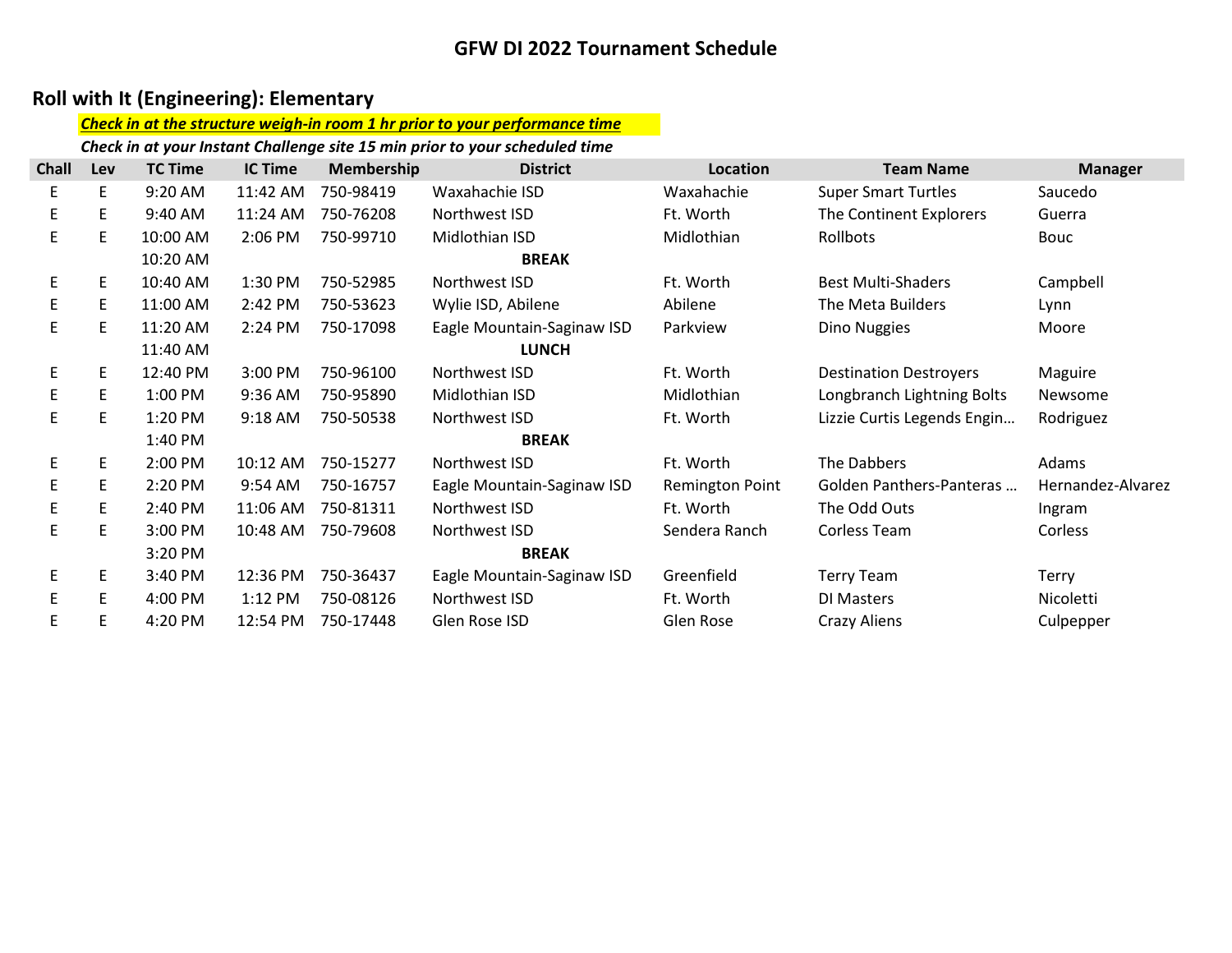## Roll with It (Engineering): Middle and Secondary

#### Check in at the structure weigh-in room 1 hr prior to your performance time

Check in at your Instant Challenge site 15 min prior to your scheduled time

| <b>Chall</b> | Lev | <b>TC Time</b>      | <b>IC Time</b> | Membership | <b>District</b>            | Location       | <b>Team Name</b>           | <b>Manager</b>     |
|--------------|-----|---------------------|----------------|------------|----------------------------|----------------|----------------------------|--------------------|
| E.           | S   | 10:20 AM            | 12:36 PM       | 750-10767  | Northwest ISD              | Ft. Worth      | A Decent Team              | <b>Baxter</b>      |
| E.           | S   | 10:40 AM            | $1:12$ PM      | 750-95506  | Northwest ISD              | Ft. Worth      | <b>Flaming Ice Dragons</b> | McClure            |
| E.           | S   | 11:00 AM            | 1:30 PM        | 750-38368  | Wylie ISD, Abilene         | Abilene        | <b>Mental Milkshakes</b>   | Anderson           |
| E.           | S   | 11:20 AM            | 12:54 PM       | 750-00330  | Glen Rose ISD              | Glen Rose      | <b>Dungeon Crawlers</b>    | Veno               |
|              |     | 11:40 AM            |                |            | <b>LUNCH</b>               |                |                            |                    |
| E.           | M   | 12:40 PM            | 9:54 AM        | 750-64891  | Northwest ISD              | Ft. Worth      | 5050SomewhatFlyinSquirrel  | Womack             |
| E.           | M   | $1:00$ PM           | 9:36 AM        | 750-37502  | Northwest ISD              | Ft. Worth      | Insert Team Name Here      | Venkataraman       |
| E.           | M   | $1:20$ PM           | 10:48 AM       | 750-42425  | Eagle Mountain-Saginaw ISD | Wayside Middle | Superheros in Training     | Meyer              |
| E.           | M   | 1:40 PM             | 10:12 AM       | 750-76061  | Wylie ISD, Abilene         | Abilene        | The Quirky Quacks          | Haack              |
|              |     | $2:00 \, \text{PM}$ |                |            | <b>BREAK</b>               |                |                            |                    |
| E.           | M   | 2:20 PM             | 11:06 AM       | 750-68187  | Northwest ISD              | Ft. Worth      | Spam Risk                  | Hernandez-Santiago |
| E.           | M   | 2:40 PM             | 11:42 AM       | 750-36288  | Northwest ISD              | Ft. Worth      | <b>Hudson Team</b>         | Hudson             |
| E.           | M   | 3:00 PM             | $11:24$ AM     | 750-41171  | Glen Rose ISD              | Glen Rose      | Old Ham Productions        | Veno               |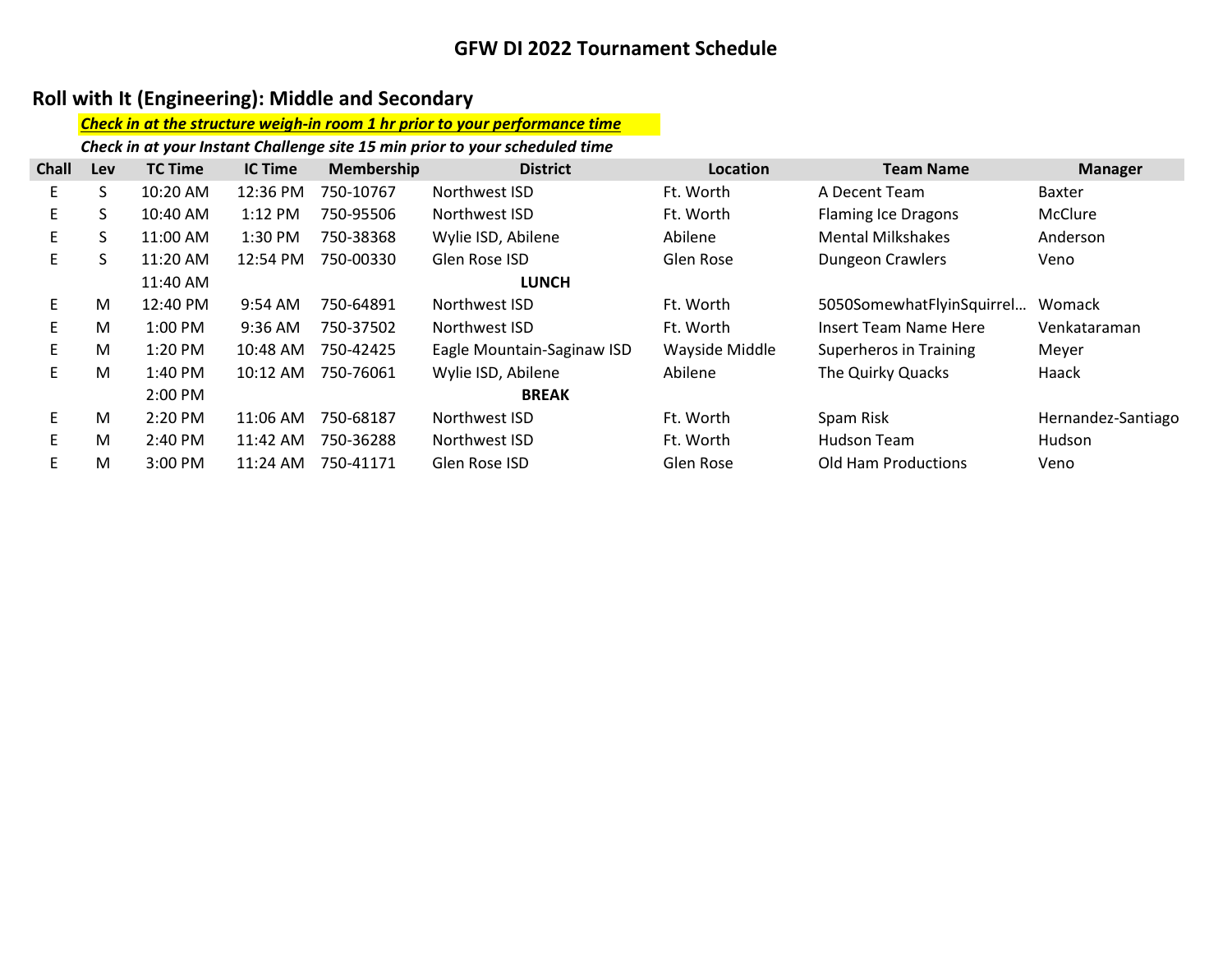## For the Future (Service Learning)

| <b>Chall</b> | Lev | <b>TC Time</b> | <b>IC Time</b> | Membership | <b>District</b>    | <b>Location</b> | <b>Team Name</b>                   | <b>Manager</b> |
|--------------|-----|----------------|----------------|------------|--------------------|-----------------|------------------------------------|----------------|
| <b>SL</b>    | E   | 8:00 AM        | 10:48 AM       | 750-98170  | Northwest ISD      | Ft. Worth       | The Peoples                        | McNatt         |
| <b>SL</b>    | E   | 8:20 AM        | 10:12 AM       | 750-48991  | School of Lexia    | Mansfield       | The Star Dragons                   | Oxley          |
| <b>SL</b>    | E   | 8:40 AM        | 11:24 AM       | 750-00713  | Northwest ISD      | Ft. Worth       | The Little Monsters                | Chukwurah      |
|              |     | 9:00 AM        |                |            | <b>BREAK</b>       |                 |                                    |                |
| <b>SL</b>    | E   | 9:20 AM        | 11:06 AM       | 750-00428  | Independent        | Fort Worth      | Post-Pandemic Problem Sol          | Brown          |
| <b>SL</b>    | E   | 9:40 AM        | 11:42 AM       | 750-94660  | Northwest ISD      | Ft. Worth       | Purple Konechiewa Teal Chic Wallis |                |
| <b>SL</b>    | E   | 10:00 AM       | 12:54 PM       | 750-88226  | Northwest ISD      | Ft. Worth       | <b>Rainbow Pineapples</b>          | Sammons        |
|              |     | 10:20 AM       |                |            | <b>BREAK</b>       |                 |                                    |                |
| <b>SL</b>    | E   | 10:40 AM       | 12:36 PM       | 750-96433  | Northwest ISD      | Ft. Worth       | The Golden Space Slothes           | Mulanax        |
| <b>SL</b>    | E   | 11:00 AM       | 1:30 PM        | 750-20333  | Northwest ISD      | Ft. Worth       | <b>Brainy Bobs</b>                 | Whall          |
| <b>SL</b>    | E   | 11:20 AM       | 1:12 PM        | 750-61769  | Midlothian ISD     | Midlothian      | Dabbing Donuts                     | Baker          |
| <b>SL</b>    |     | 11:40 AM       |                |            | <b>LUNCH</b>       |                 |                                    |                |
| <b>SL</b>    | E   | 12:40 PM       | $9:36$ AM      | 750-89194  | Waxahachie ISD     | Waxahachie      | <b>Strikers Unite</b>              | Reisner        |
| <b>SL</b>    | E   | 1:00 PM        | 9:18 AM        | 750-35349  | Northwest ISD      | Ft. Worth       | D <sub>15</sub>                    | Lozano         |
| <b>SL</b>    | E   | 1:20 PM        | 9:54 AM        | 750-27282  | School of Lexia    | Mansfield       | <b>Space Hunters</b>               | Oxley          |
|              |     | 1:40 PM        |                |            | <b>BREAK</b>       |                 |                                    |                |
| <b>SL</b>    | M   | 2:00 PM        | 9:18 AM        | 750-36950  | Northwest ISD      | Ft. Worth       | You're Driving Me Nuts             | Fine           |
| <b>SL</b>    | M   | 2:20 PM        | 9:36 AM        | 750-09989  | Midlothian ISD     | Dietrich Middle | Just Another Pizza Lover           | Denoy          |
| <b>SL</b>    | M   | 2:40 PM        | 10:12 AM       | 750-71045  | Wylie ISD, Abilene | Abilene         | <b>Science Alliance</b>            | Cheek          |
| <b>SL</b>    | M   | 3:00 PM        | 9:54 AM        | 750-14129  | Wylie ISD, Abilene | Abilene         | <b>Odd Spicy Bananas</b>           | Chavez         |
|              |     | 3:20 PM        |                |            | <b>BREAK</b>       |                 |                                    |                |
| <b>SL</b>    | S   | 3:40 PM        | 1:48 PM        | 750-27312  | Glen Rose ISD      | Glen Rose       | Lightweight                        | Veno           |
| <b>SL</b>    | S   | 4:00 PM        | 2:06 PM        | 750-23886  | Northwest ISD      | Ft. Worth       | <b>Stan Lee's Meese</b>            | Boyd           |
| <b>SL</b>    | S   | 4:20 PM        | 1:30 PM        | 750-18808  | Northwest ISD      | Ft. Worth       | Cinnamon Toast Crunch Cer          | Golden         |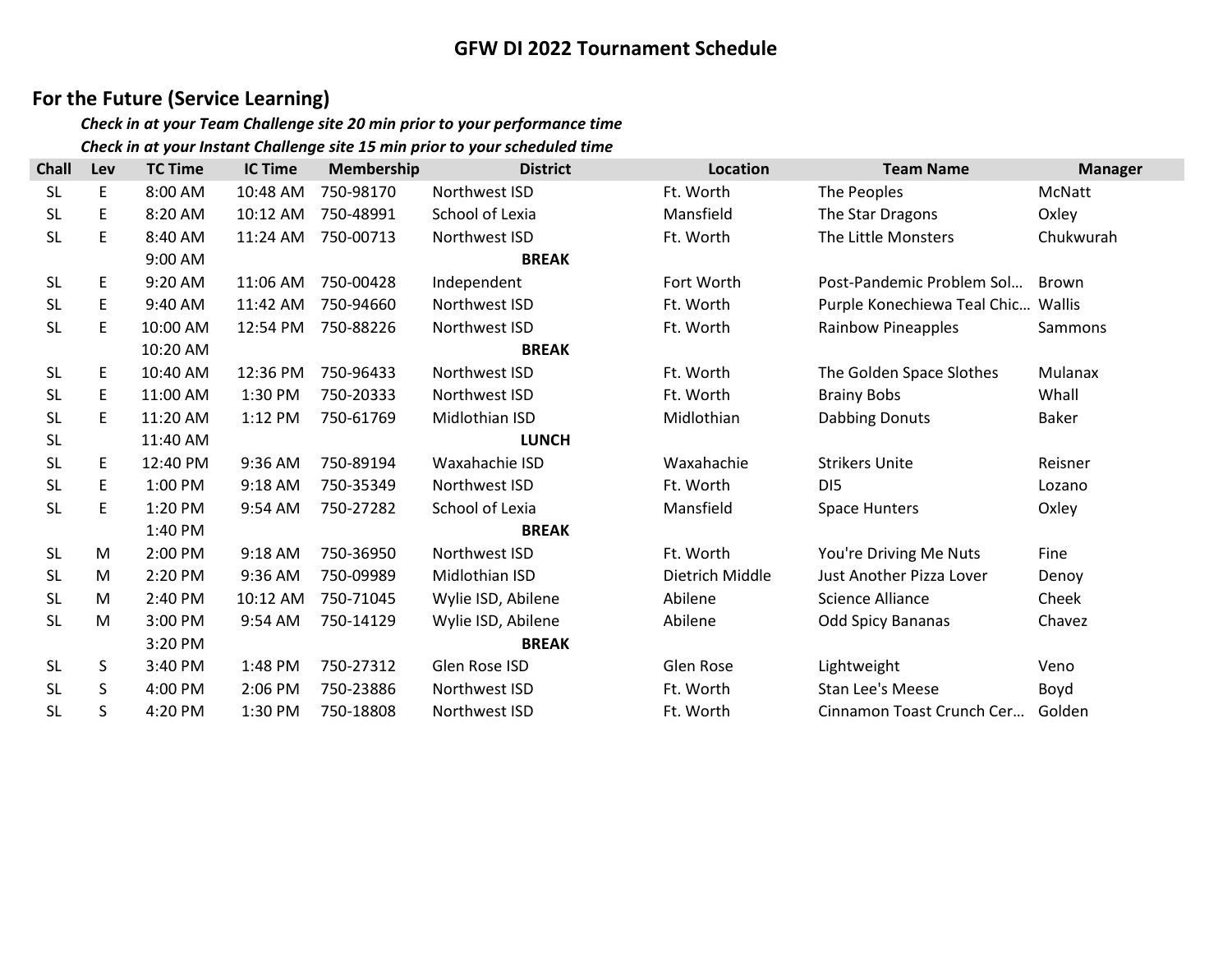## Monster Manners (Early Learning): Site 1

#### Check in at your Team Challenge site 15 min prior to your performance time Rising Stars Instant Challenge will immediately follow their Team Challenge performance time

| <b>Chall</b> | <b>Site</b>  | <b>TC Time</b> | <b>IC Time</b> | <b>Membership</b> | <b>District</b>            | Location            | <b>Team Name</b>             | <b>Manager</b> |
|--------------|--------------|----------------|----------------|-------------------|----------------------------|---------------------|------------------------------|----------------|
| <b>RS</b>    | 1            | 9:45 AM        | 10:15 AM       | 750-60113         | Midlothian ISD             | Midlothian          | Fire Wolves                  | Trout          |
| <b>RS</b>    | $\mathbf{1}$ | 10:00 AM       | 10:30 AM       | 750-56191         | Northwest ISD              | Ft. Worth           | The Blue Handstanding Ran    | <b>Beck</b>    |
| <b>RS</b>    | $\mathbf{1}$ | 10:15 AM       | 10:45 AM       | 750-24945         | Waxahachie ISD             | Waxahachie          | <b>Star Creators</b>         | Gunn           |
| <b>RS</b>    | 1            | 10:30 AM       | 11:00 AM       | 750-04014         | Midlothian ISD             | Midlothian          | <b>Mystery Monsters</b>      | Stokman        |
|              | 1            | 10:45 AM       |                |                   | <b>BREAK</b>               |                     |                              |                |
| <b>RS</b>    | $\mathbf{1}$ | 11:00 AM       | 11:30 AM       | 750-13767         | Northwest ISD              | Ft. Worth           | The DI Crew                  | Hamid          |
| <b>RS</b>    | $\mathbf{1}$ | 11:15 AM       | 11:45 AM       | 750-51732         | Midlothian ISD             | Midlothian          | <b>Bitty Ballers</b>         | Conklin        |
| <b>RS</b>    | $\mathbf{1}$ | 11:30 AM       | 12:00 PM       | 750-60971         | Eagle Mountain-Saginaw ISD | Gilliland           | Power of 4                   | Thornley       |
| <b>RS</b>    | $\mathbf{1}$ | 11:45 AM       | 12:15 PM       | 750-70808         | Northwest ISD              | Ft. Worth           | <b>Turnerhill Team</b>       | Turnerhill     |
|              | 1            | 12:00 PM       |                |                   | <b>LUNCH</b>               |                     |                              |                |
| <b>RS</b>    | 1            | 1:00 PM        | 1:30 PM        | 750-79377         | Eagle Mountain-Saginaw ISD | Saginaw Elementary  | Super Champs                 | Beasley        |
| <b>RS</b>    | $\mathbf{1}$ | 1:15 PM        | 1:45 PM        | 750-65635         | Independent                | Fort Worth          | <b>Monsters Matter</b>       | Brown          |
| <b>RS</b>    | $\mathbf{1}$ | $1:30$ PM      | 2:00 PM        | 750-83358         | Midlothian ISD             | Midlothian          | <b>Monster Eruption!</b>     | Hernandez      |
| <b>RS</b>    | $\mathbf{1}$ | 1:45 PM        | 2:15 PM        | 750-16636         | Northwest ISD              | Ft. Worth           | Bosko Team                   | Bosko          |
|              | 1            | 2:00 PM        |                |                   | <b>BREAK</b>               |                     |                              |                |
| <b>RS</b>    | $\mathbf{1}$ | 2:15 PM        | 2:45 PM        | 750-61469         | Eagle Mountain-Saginaw ISD | <b>Willow Creek</b> | <b>Warrior Wolverines</b>    | Holsworth      |
| <b>RS</b>    | $\mathbf{1}$ | 2:30 PM        | 3:00 PM        | 750-83263         | Midlothian ISD             | Midlothian          | Dancing Taco Panthers        | Koehler        |
| <b>RS</b>    | $\mathbf{1}$ | 2:45 PM        | $3:15$ PM      | 750-17896         | Northwest ISD              | Ft. Worth           | <b>Rocking Bulldogs</b>      | Kumolu         |
| <b>RS</b>    | 1            | 3:00 PM        | 3:30 PM        | 750-18486         | Midlothian ISD             | Midlothian          | <b>Super Thinking TRexes</b> | Moore          |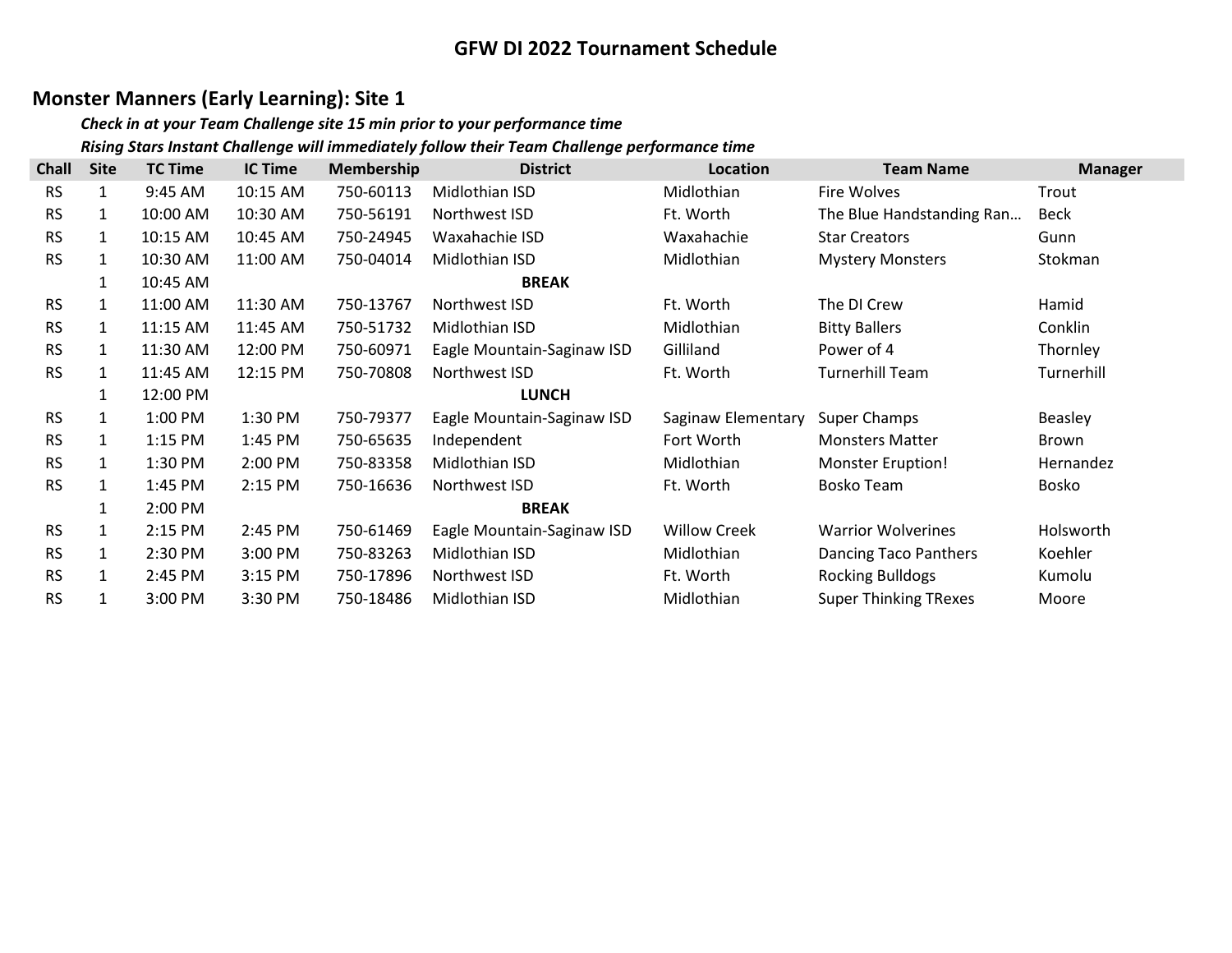## Monster Manners (Early Learning): Site 2

#### Check in at your Team Challenge site 15 min prior to your performance time Rising Stars Instant Challenge will immediately follow their Team Challenge performance time

| <b>Chall</b> | <b>Site</b>    | <b>TC Time</b> | <b>IC Time</b> | <b>Membership</b> | <b>District</b>            | Location                     | <b>Team Name</b>              | <b>Manager</b> |
|--------------|----------------|----------------|----------------|-------------------|----------------------------|------------------------------|-------------------------------|----------------|
| <b>RS</b>    | $\overline{2}$ | 9:45 AM        | 10:15 AM       | 750-31024         | Midlothian ISD             | Midlothian                   | <b>Crystal Gamers</b>         | Donahue        |
| <b>RS</b>    | $\overline{2}$ | 10:00 AM       | 10:30 AM       | 750-78535         | Northwest ISD              | Ft. Worth                    | <b>Team Hawk Leaders</b>      | Stricklin      |
| <b>RS</b>    | 2              | 10:15 AM       | 10:45 AM       | 750-89220         | Waxahachie ISD             | Waxahachie                   | The Lovely Girl Besties       | Barksdale      |
| <b>RS</b>    | $\overline{2}$ | 10:30 AM       | 11:00 AM       | 750-32534         | Midlothian ISD             | Midlothian                   | Unicorn Rainbow Stars         | Madson         |
|              | $\overline{2}$ | 10:45 AM       |                |                   | <b>BREAK</b>               |                              |                               |                |
| <b>RS</b>    | $\overline{2}$ | 11:00 AM       | 11:30 AM       | 750-40893         | Eagle Mountain-Saginaw ISD | Greenfield                   | <b>Red Diamond</b>            | Rail           |
| <b>RS</b>    | 2              | 11:15 AM       | 11:45 AM       | 750-88520         | Northwest ISD              | Ft. Worth                    | <b>B.A.N.T.S?</b>             | McKee          |
| <b>RS</b>    | $\overline{2}$ | 11:30 AM       | 12:00 PM       | 750-85394         | Eagle Mountain-Saginaw ISD | <b>Willow Creek</b>          | Little Ladies                 | <b>Baker</b>   |
| <b>RS</b>    | $\overline{2}$ | 11:45 AM       | 12:15 PM       | 750-17041         | Midlothian ISD             | Midlothian                   | <b>Closet Monsters</b>        | Pierce         |
|              | 2              | 12:00 PM       |                |                   | <b>LUNCH</b>               |                              |                               |                |
| <b>RS</b>    | $\overline{2}$ | 1:00 PM        | 1:30 PM        | 750-37524         | Midlothian ISD             | Midlothian                   | Super Cool Singing Waterm     | Shelton        |
| <b>RS</b>    | 2              | 1:15 PM        | 1:45 PM        | 750-10931         | Waxahachie ISD             | Waxahachie                   | Monster Fam                   | Robinson       |
| <b>RS</b>    | $\overline{2}$ | 1:30 PM        | 2:00 PM        | 750-40890         | Northwest ISD              | Ft. Worth                    | Donnellan Team                | Donnellan      |
| <b>RS</b>    | $\overline{2}$ | 1:45 PM        | 2:15 PM        | 750-92149         | Midlothian ISD             | Midlothian                   | <b>Flaming Hot Tornados</b>   | Stetz          |
|              | $\overline{2}$ | 2:00 PM        |                |                   | <b>BREAK</b>               |                              |                               |                |
| <b>RS</b>    | $\overline{2}$ | 2:15 PM        | 2:45 PM        | 750-65788         | Eagle Mountain-Saginaw ISD | Parkview Elementary Kinder 6 |                               | Melara         |
| <b>RS</b>    | $\overline{2}$ | 2:30 PM        | 3:00 PM        | 750-74927         | Midlothian ISD             | Midlothian                   | <b>Dancing Dinos</b>          | Shelton        |
| <b>RS</b>    | 2              | 2:45 PM        | 3:15 PM        | 750-13794         | Independent                | Fort Worth                   | <b>Monster Minds</b>          | Brown          |
| <b>RS</b>    | 2              | 3:00 PM        | 3:30 PM        | 750-27598         | Midlothian ISD             | Midlothian                   | <b>Tongue Twister Fishers</b> | Irvan          |